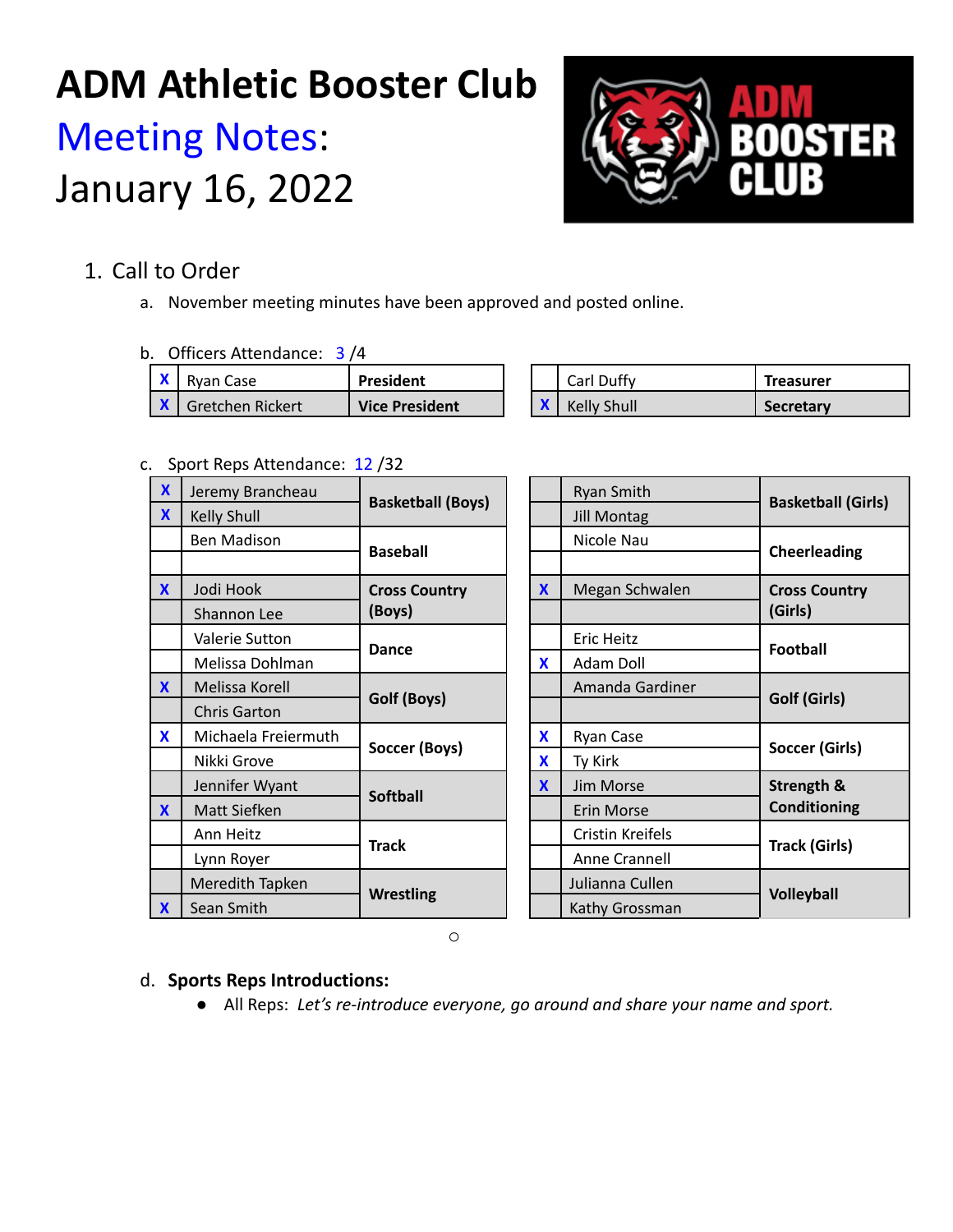## 2. Committee Reports

- a. **Athletics Report** Rod Wiebers, Activities Director
	- Thank You shared from Rod and all coaches for items approved in the November meeting. New chairs for events in Gym have come in and look great.
	- Winter Season sports are in their second half already. It has been exciting to see full crowds at events this year. Planning and meetings have begun for Track and Soccer seasons.
	- Coaching positions open: Cheer, Volleyball, and Middle School Baseball
	- The Raccoon River Conference is putting on an Umpire Clinic this spring. ADM is encouraging participation to help with ongoing umpire shortages.
- b. **Apparel** Gretchen Rickert
	- Basketball Apparel Tents
		- Held two sales before Christmas that were successful.
		- Looking into doing one on 2/11 for Teacher Conference and on 2/15 when ADM Tiger Cheer performs at Basketball Games.
	- Spring Order Planning
		- Inventory issues are making this hard.
		- Contact Gretchen or Kathy if you have design ideas.
	- **Reminder**: When coaches do their own orders, these are not managed by the Booster Club. We continue to receive questions on unfilled items from other sports orders.
- c. **Other Updates** Gretchen Rickert
	- Golf Tournament: Planning to have on 3rd Friday of June again, 6/17/2022.
	- Touch Pro update: Adam offered to do a Demo for Booster club. He's looking for feedback on what else should be added.
- d. **Financial Update** Carl Duffy

Carl unavailable to make it. Ryan shared totals from various accounts and confirmed we are still sitting good with total balance compared to unpaid requests.

## 3. New Items / Open Discussion

### a. **Gym Improvement Fund**

Background: The Tiger Athletic Club (aka "TAC") an ADM 3rd to 8th grade girls basketball organization donated \$1,000 toward Gym Improvements. They are working on finding other organizations to match their donation to get this fund built up.